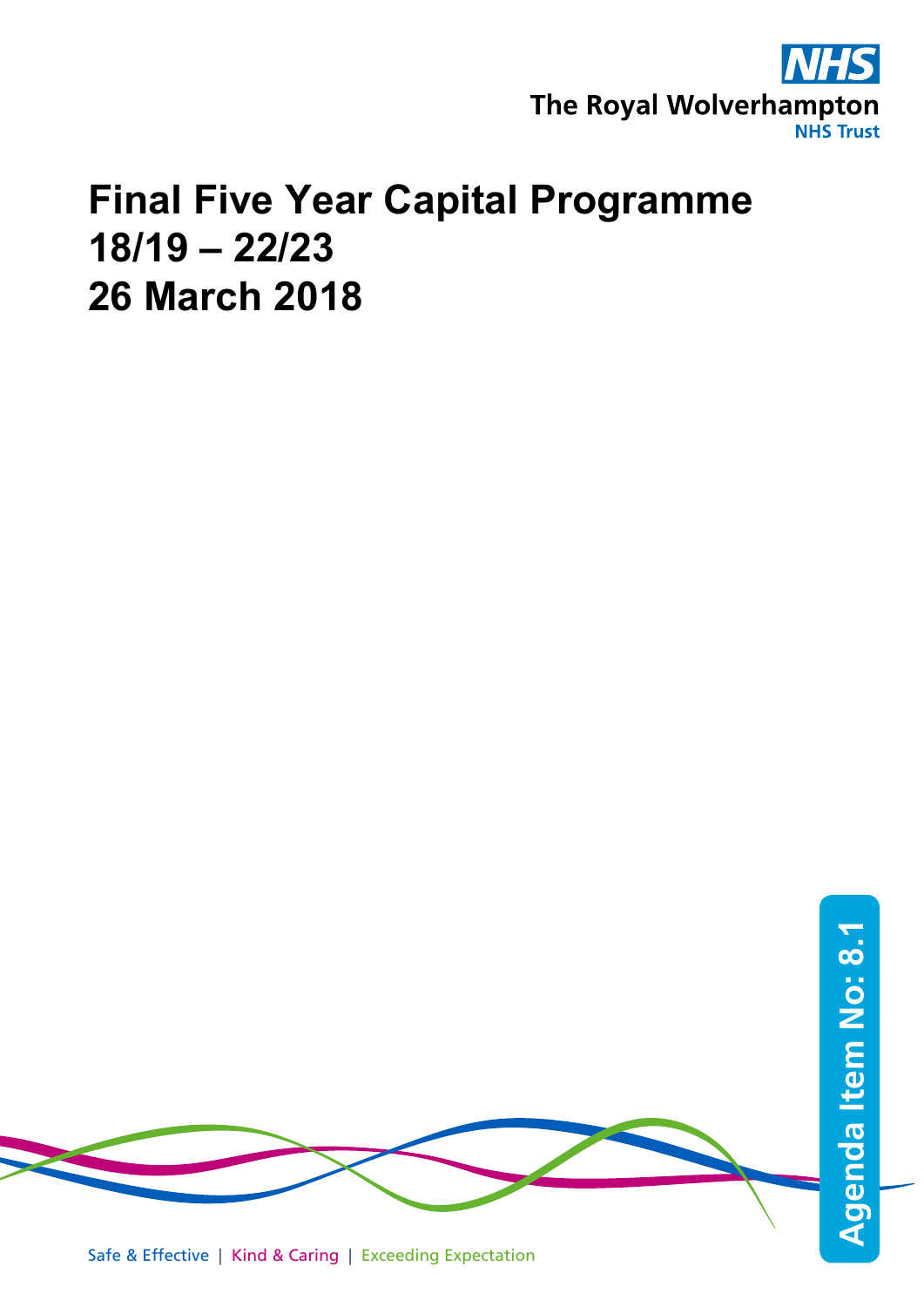The Royal Wolverhampton NHS



**NHS Trust** 

| <b>Trust Board Report</b>           |                                                                                                                                                                                                                                                                                                                                                                                                                                                                                                                                 |  |  |  |  |  |
|-------------------------------------|---------------------------------------------------------------------------------------------------------------------------------------------------------------------------------------------------------------------------------------------------------------------------------------------------------------------------------------------------------------------------------------------------------------------------------------------------------------------------------------------------------------------------------|--|--|--|--|--|
| <b>Meeting Date:</b>                | Monday 26 <sup>th</sup> of March 2018 Public                                                                                                                                                                                                                                                                                                                                                                                                                                                                                    |  |  |  |  |  |
| Title:                              | Final Five Year Capital Programme 18/19 - 22-23                                                                                                                                                                                                                                                                                                                                                                                                                                                                                 |  |  |  |  |  |
| <b>Executive</b><br><b>Summary:</b> | The following report details proposals for the 5 year programme 18/19 to<br>22/23 and is submitted to the Board for approval. Feedback from the Board<br>and TMC has been taken into consideration in this final version submitted to<br>the March Board meeting.                                                                                                                                                                                                                                                               |  |  |  |  |  |
|                                     | The report identifies changes since the last 5 year programme approved in<br>March 17. The main points of note are deferment of spend on the Multi-<br>Storey car park and the inclusion and progress of the Black Country<br>Pathology scheme in 18/19. In addition note the deferment of the demolition<br>of Wrekin House and the completion of the Ambulatory Emergency Care Unit<br>in 17/18. Also included is the option to vacate the West Park site site by FY<br>20-21 which is self-funding through external sources. |  |  |  |  |  |
|                                     | The programme is separated into 5 capital pots; Medical Equipment, IM&T,<br>Divisional Schemes, Backlog / Infrastructure / Statutory and Major Strategic.<br>This reflects how each pot of schemes and business cases is put forward<br>and assessed by the different committees and groups in the organisation. It<br>should also be noted that schemes are now prioritised against the trust risk<br>methodology except where there is a particular service and strategic need.                                               |  |  |  |  |  |
|                                     | The $18/19$ programme is over-subscribed by £1.4M approximately which is a<br>planning assumption to offset any potential slippage in the programme due<br>to changing circumstances. Over the five year plan, the programme is over-<br>subscribed by £2.37M and will therefore require further prioritisation. The<br>following report and appendix details the proposed programme.                                                                                                                                           |  |  |  |  |  |
| <b>Report of:</b>                   | N/A                                                                                                                                                                                                                                                                                                                                                                                                                                                                                                                             |  |  |  |  |  |
| <b>Action</b><br><b>Requested:</b>  | Approve the draft programme.<br>(The programme is subject to internal approval at CRG and TMC)                                                                                                                                                                                                                                                                                                                                                                                                                                  |  |  |  |  |  |
| For the attention<br>of the Board   | The attached capital programme is aligned to the annual Capital Resource<br>Limits (CRL) which form part of the Trusts Long Term Financial model. The<br>programme is subject to the overall financial strategy. The report also<br>outlines changes made since the issue of the 17/18 Five year programme.                                                                                                                                                                                                                     |  |  |  |  |  |
| <b>Assure</b>                       | The 18/19 programme is in line with CRL limits (assuming slippage and<br>$\bullet$<br>capital funding for Linac and Black Country Pathology).                                                                                                                                                                                                                                                                                                                                                                                   |  |  |  |  |  |
| <b>Advise</b>                       | Due to the limits on capital, the programme aims to address high risk<br>$\bullet$<br>capital requirements primarily.<br>The programme also addresses strategic capital requirements in line with<br>$\bullet$<br>all capital sources including charitable.                                                                                                                                                                                                                                                                     |  |  |  |  |  |
| <b>Alert</b>                        | Programme addresses high and medium risk requirements for capital<br>$\bullet$<br>Further programme prioritisation will be required.<br>٠                                                                                                                                                                                                                                                                                                                                                                                       |  |  |  |  |  |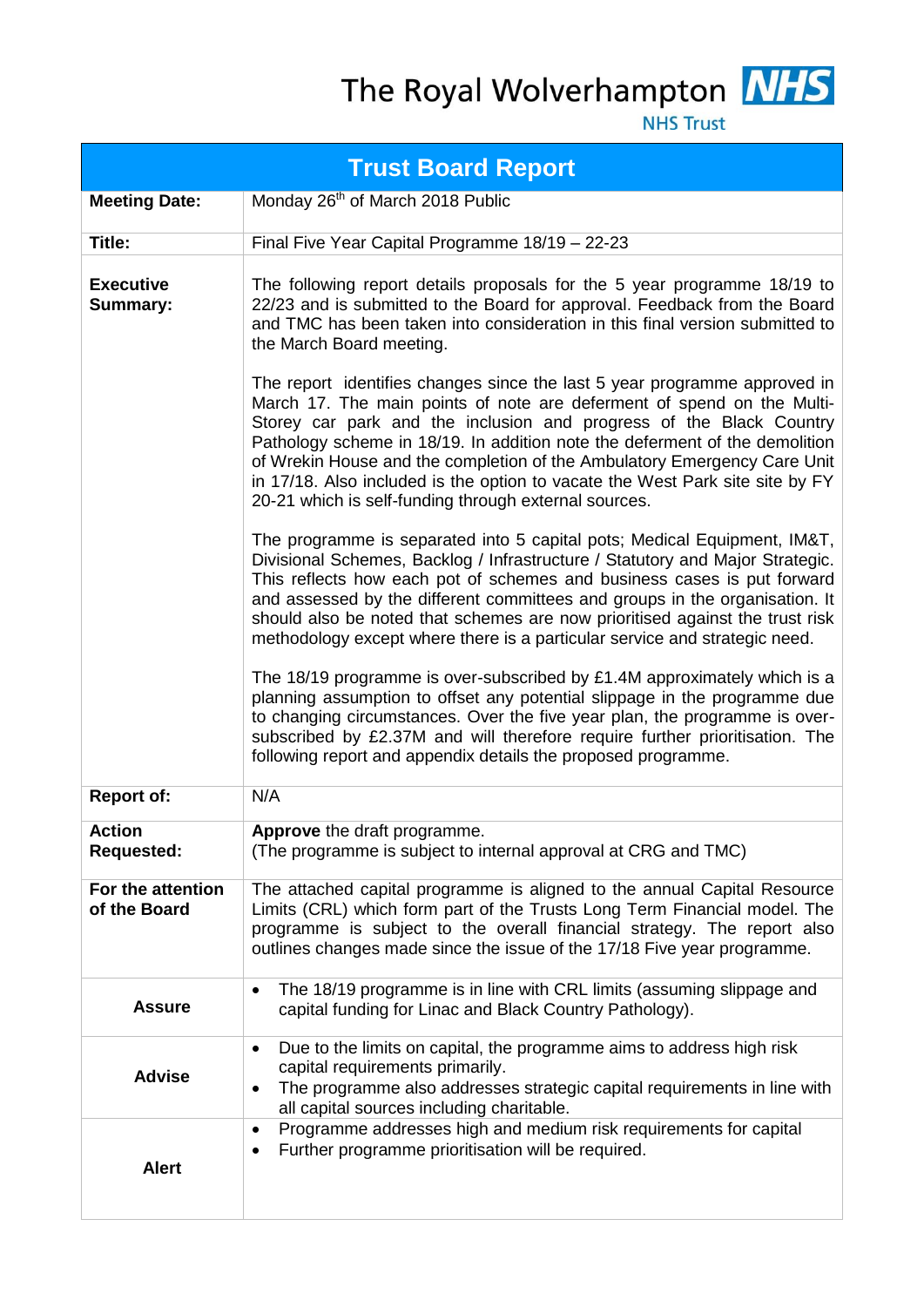| <b>Author + Contact</b><br><b>Details:</b>                     | Will Nabih<br>- Head of Estates - Development<br>Tel 01902 695947<br>Email: w.nabih@nhs.net                                                                                                                                                                                                                                                                                                                                                                                                                                                                                             |  |  |  |  |  |
|----------------------------------------------------------------|-----------------------------------------------------------------------------------------------------------------------------------------------------------------------------------------------------------------------------------------------------------------------------------------------------------------------------------------------------------------------------------------------------------------------------------------------------------------------------------------------------------------------------------------------------------------------------------------|--|--|--|--|--|
| <b>Links to Trust</b><br><b>Strategic</b><br><b>Objectives</b> | 1. Create a culture of compassion, safety and quality<br>2. Proactively seek opportunities to develop our services<br>3. To have an effective and well integrated local health and care system that<br>operates efficiently<br>5. Maintain financial health – Appropriate investment to patient services<br>6. Be in the top 25% of all key performance indicators                                                                                                                                                                                                                      |  |  |  |  |  |
| <b>Resource</b><br>Implications:                               | <b>Capital: CRL Capital Limit</b><br><b>Funding Source:</b> Capital Programme 18/19, Charitable, STP and PDC                                                                                                                                                                                                                                                                                                                                                                                                                                                                            |  |  |  |  |  |
| <b>CQC Domains</b>                                             | Safe: patients, staff and the public are protected from abuse and avoidable harm.<br>Effective: care, treatment and support achieves good outcomes, helping people maintain<br>quality of life and is based on the best available evidence.<br><b>Responsive:</b> services are organised so that they meet people's needs.<br>Well-led: the leadership, management and governance of the organisation make sure it's<br>providing high-quality care that's based around individual needs, that it encourages learning<br>and innovation, and that it promotes an open and fair culture. |  |  |  |  |  |
| <b>Equality and</b><br><b>Diversity Impact</b>                 | None                                                                                                                                                                                                                                                                                                                                                                                                                                                                                                                                                                                    |  |  |  |  |  |
| <b>Risks: BAF/TRR</b>                                          | BAF - SR11: Condition of the existing Estate - Quality and flexibility                                                                                                                                                                                                                                                                                                                                                                                                                                                                                                                  |  |  |  |  |  |
| <b>Risk: Appetite</b>                                          | N/A                                                                                                                                                                                                                                                                                                                                                                                                                                                                                                                                                                                     |  |  |  |  |  |
| <b>Public or Private:</b>                                      | <b>Public Session</b>                                                                                                                                                                                                                                                                                                                                                                                                                                                                                                                                                                   |  |  |  |  |  |
| <b>Other formal</b><br>bodies involved:                        | CRG - Pending<br>TMC - Pending                                                                                                                                                                                                                                                                                                                                                                                                                                                                                                                                                          |  |  |  |  |  |
| <b>References</b>                                              | N/A                                                                                                                                                                                                                                                                                                                                                                                                                                                                                                                                                                                     |  |  |  |  |  |
| <b>NHS</b><br><b>Constitution:</b>                             | In determining this matter, the Board should have regard to the Core<br>principles contained in the Constitution of:<br>Equality of treatment and access to services<br>High standards of excellence and professionalism<br>$\bullet$<br>Service user preferences<br>Cross community working<br><b>Best Value</b><br>Accountability through local influence and scrutiny                                                                                                                                                                                                                |  |  |  |  |  |

#### **Report Details**

The attached appendix provides a summary of the major projects and categories of spend for the Capital Programme 2018/19 and the Five Year programme to 22/23 together with the relevant funding assumptions. The plan assumes a total spend of £93.35M over the five year period which is an increase from the planned £84M in the current five year plan. This is as a result of the inclusion of the potential disposal of West Park (£11M) which is cost neautral to the trust. Excluding West Park (which is self-funding) the capital programme has been reduced by £2M approximately reflecting the impact of the Trusts current financial position and particularly the necessity to limit capital spend to depreciation and externally funded sources over the period of the plan.

The categories contained within the plan are Medical Equipment, IM&T and Divisional Schemes, Backlog/Statutory/Fire/ and Major Schemes/Initiatives. The requirements for Capital are in excess of the allocations. The indicative allocations in the attached programme have been subject to a risk based prioritisation methodology. It is however likely that further changes to the programme may be required bringing the programme into balance and accounting for any unforeseen slippage.

Due to the reduction in available funding, a number of changes are proposed compared to the current Five Year Plan. These are summarised below: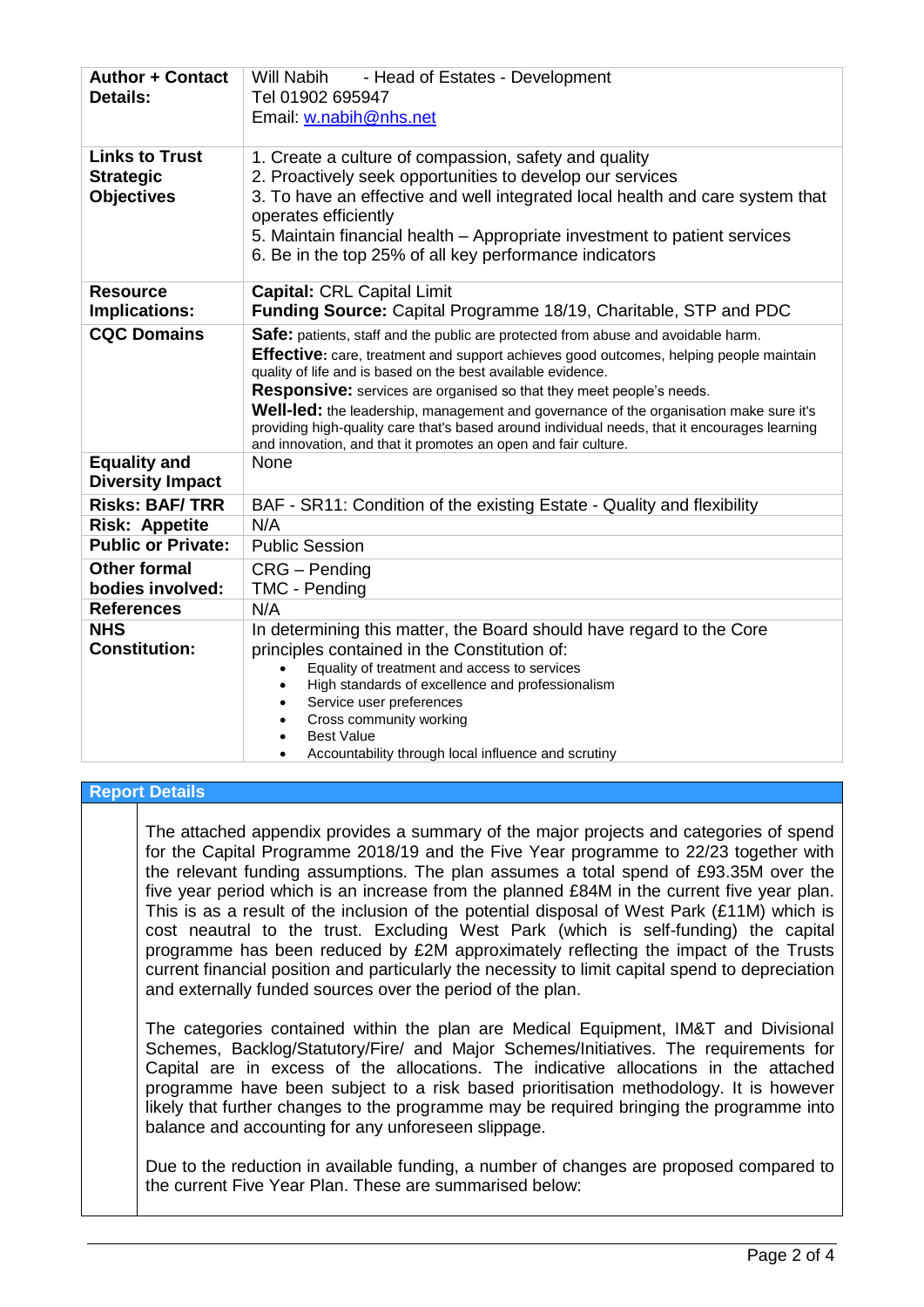#### • **Income**

- $\circ$  Capital Resource Limit cannot exceed depreciation, unless additional funding is identified (e.g. STP, PDC schemes or Charitable funding)
- $\circ$  Black Country Pathology has been managed from 17/18 to 18/19 in line with delays in approvals and central government funding.
- o Additional funding source assumed for Linacs 3 and 4 in FY 18/19 and 19/20 from PDC.

#### • **Overarching Assumptions**

- $\circ$  The programme accounts for Black Country Pathology through STP funding.
- o The Trust has also bid for Stroke capital funding which if approved would provide additional resources for 2018/19 in respect of the costs incurred in 2017/18.
- $\circ$  Capital receipt for the sale of the Eye Infirmary site has been deferred to FY 19/20
- o Capital implications with regard to Vertical Integration are not included

### • **Capital Programme 18/19 Onwards**

- $\circ$  FY 19/20 is oversubscribed by £3.5M approximately and will require further prioritisation.
- o £1.37M available to medical equipment excluding Defibrillators in 18/19. £1.5M available each year thereafter for medical equipment replacement.
- $\circ$  £3M is available for the Divisional Schemes pot for 18/19, rising thereafter to account for potential requirement for theatre and ward refurbishments. Divisional bids excluding ward and theatre refurbishments are between £1M and £2M in the programme.
- o Schemes that were deferred (due to lack of business case) and carry forwards will be re-prioritised by Divisions alongside other bids for 18/19.
- o Limited PC replacement for 18/19 then allocation at £500k per year thereafter due to significant investment in 17/18.
- o No Ward refurbishment planned in 18/19 having completed Stroke refurbishment and the new Ambulatory Emergency Care Unit in 17/18. £2M allocated each year from 19/20 thereafter.
- o Incinerator carry forward of £2.5M to 18/19.
- o £700K for radiology equipment replacement at CCH deferred to 18/19.

## • **Major Strategic Schemes**

- o New multi-storey car park to start in 18/19 and complete in 19/20 in conjunction with the construction of the Black Country Pathology Extension.
- o New Radiopharmacy unit may not be complete until 19/20
- o Outpatients reconfiguration at New Cross deferred to 19/20 and 20/21.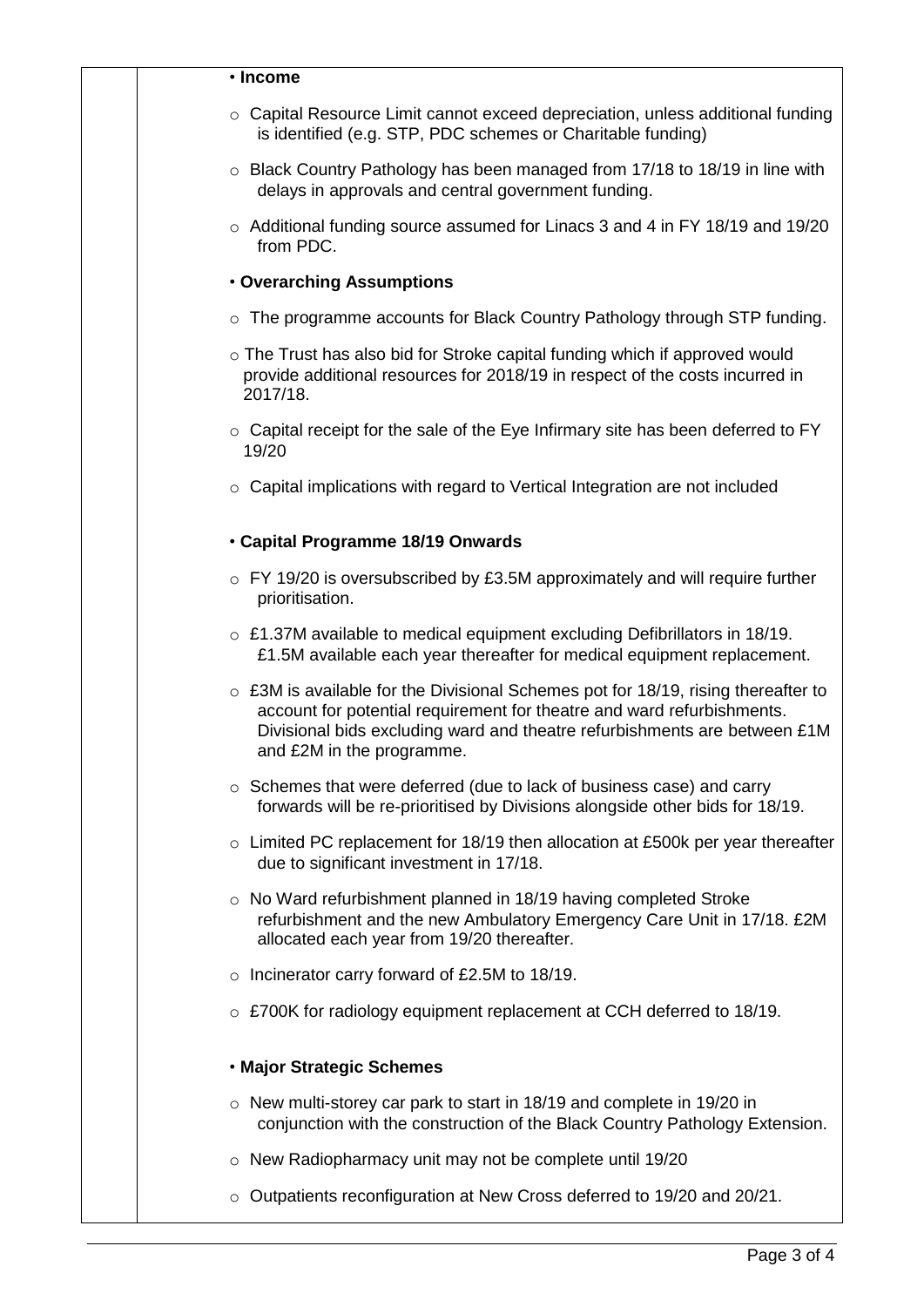| $\circ$ Assumed that Wrekin House may be demolished in 20/21, with the remaining          |
|-------------------------------------------------------------------------------------------|
| $\circ$ Refurbishment of the former A&E space deferred to 21/22. It may be utilised       |
| $\circ$ A Maternity increased capacity scheme to be designed in 18/19 and may be          |
|                                                                                           |
| $\circ$ The option to vacate the West Park site has been identified in the programme      |
| Trust Board is asked to consider the programme, and approve accordingly in order that the |
|                                                                                           |

| <b>Appendices</b>                                        |
|----------------------------------------------------------|
| Refer to Appendix - Five Year Capital Plan 18/19 - 22/23 |
|                                                          |